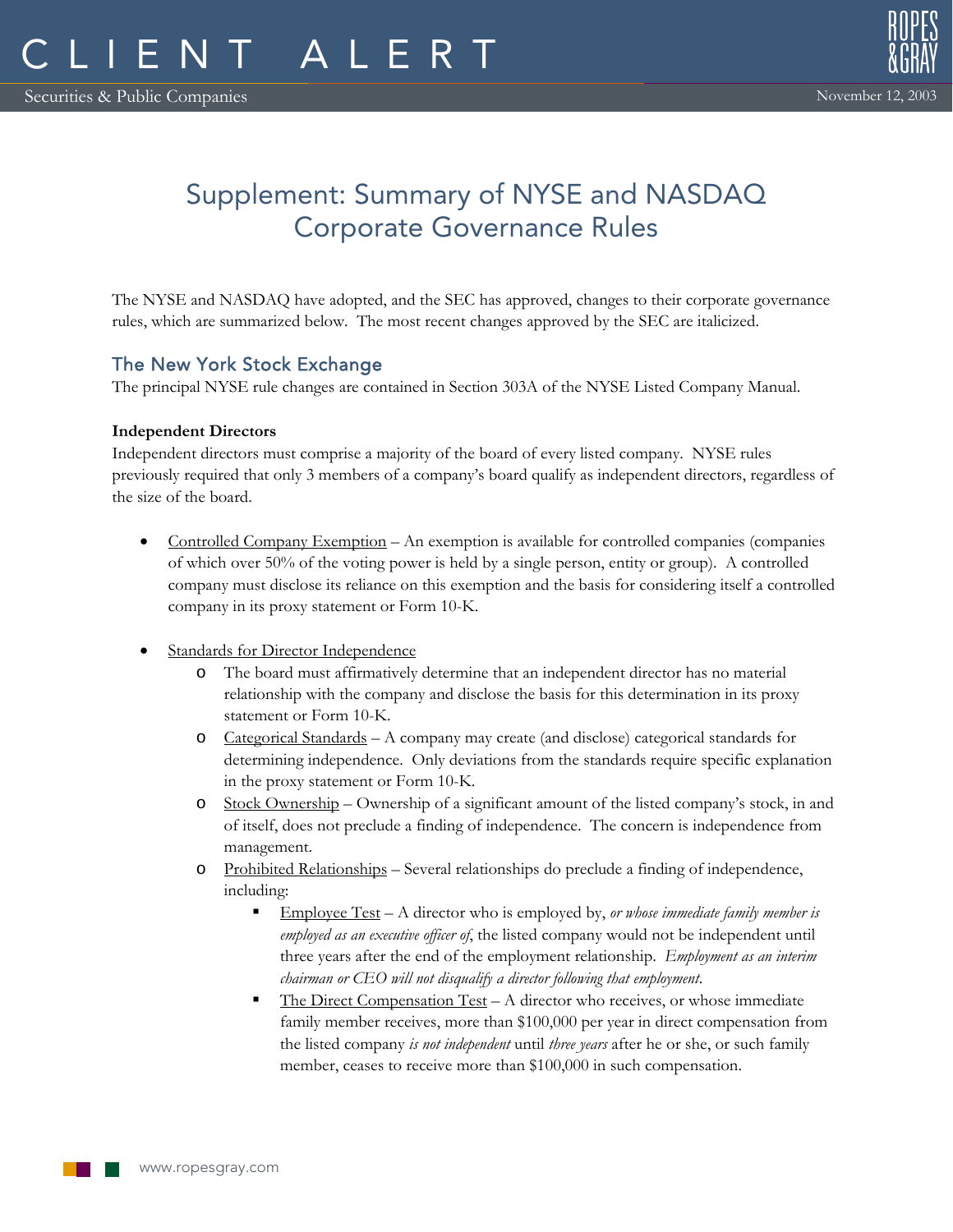- *Under revised rules proposed by the NYSE in March 2003, a director who received such compensation was presumed not to be independent. The final rules eliminate the presumption and impose a bright-line test*.
- *Compensation paid to an immediate family member who is not an executive officer does not count for this test*.
- Auditor Affiliation Test A director who is affiliated with or employed by, or whose immediate family member is affiliated with or employed in a professional capacity by, a present or former auditor of the listed company is not independent until *three years* after the end of either the affiliation or the auditing relationship.
- Interlocking Directorate Test A director who is employed, or whose immediately family member is employed, as an executive officer of another company where any of the listed company's current executive officers serve on that company's compensation committee is not independent until *three years* after the end of such service or the employment relationship.
- Business Relationship Test A director who is an executive officer or an employee, or whose immediate family member is an executive officer, of another company, *that makes payments to, or receives payments from, the listed company for property or services in an amount which, in any single year* accounts for at least 2% or \$1 million, whichever is greater, of *such other company's* consolidated gross revenues is not independent until three years after falling below such threshold.
	- *The final rules clarify that charitable organizations are not considered "companies" for purposes of the business relationship test, provided that a listed company shall disclose any charitable contributions made by the listed company to any charitable organization in which a director serves as an executive officer if, within the preceding three years, contributions in any single year exceeded the greater of \$1 million, or 2% of the charitable organization's consolidated gross revenues. The final rules caution boards to consider the materiality of any relationships between directors and charitable contributions when assessing independence under Section 303A(2).*
	- *The payments and the consolidated gross revenues to be measured under this test are those reported in the last completed fiscal year*.
	- *The provision applies only to the financial relationship between the listed company and the director or immediate family member's current employer. A listed company would not need to consider former employment of the director or immediate family member*.
- Definition of Immediate Family Member For purposes of these tests, an "immediate family member" includes a person's spouse, parents, children, siblings, mothers and fathers-in-law, sons and daughters-in-law, brothers and sisters-in-law, and anyone (other than employees) who shares such person's home. *When applying the look-back provisions, listed companies do not need to consider individuals who are no longer family members because of legal separation or divorce, or those who have died or become incapacitated*.
- Definition of Company *For purposes of these tests, a "company" includes any parent or subsidiary in a consolidated group with the company*.
- o Cooling-Off Periods *Each of the independence tests contains a three-year "cooling-off" period before the director would become eligible to be independent directors. Under revised rules proposed by the NYSE in March 2003, the cooling-off period was only to be applied prospectively. Relationships that ended prior to the effective date of the new rules would not disqualify a director. Under the final rules, the independence tests*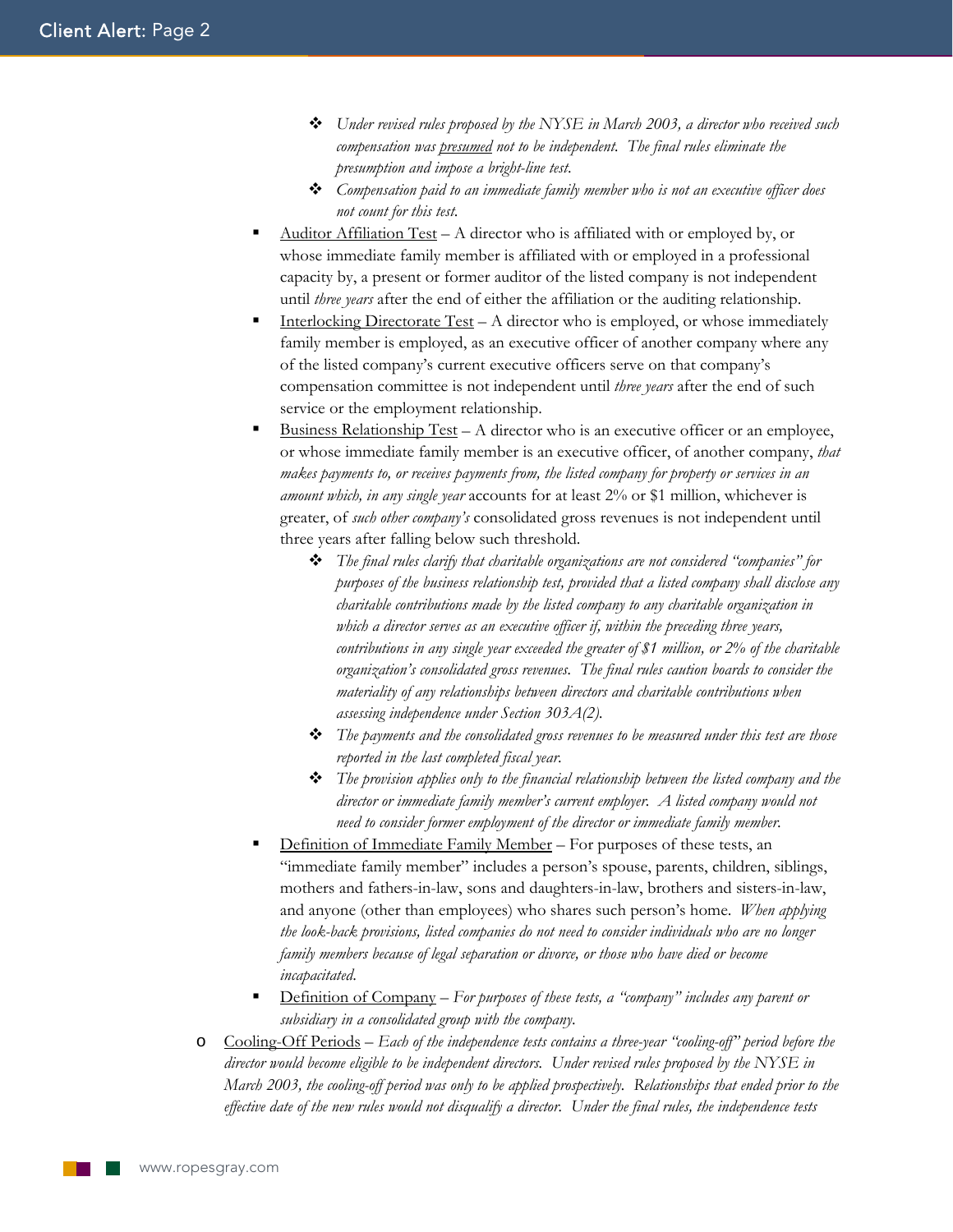*have a one-year look-back period during the first year after the effective date of the rules and a three-year look back thereafter. For example, if a director received in excess of \$100,000 per year in direct compensation from a listed company during the year prior to the effective date of the rules, the director would be disqualified; if he received the \$100,000 only during the year before that, he would not be disqualified. However, once the three-year look back became applicable, the director would again be disqualified*.

o By contrast, under current listing standards, the three independent directors requirement has been unwritten and independence determinations have been left entirely within the board's discretion.

#### **Meetings of Non-Management Directors**

Non-management directors must hold regularly scheduled meetings, outside the presence of management.

- Independent Directors This group may include non-management directors not otherwise considered independent. *If this group includes directors who are not independent, the company should schedule an executive session including only independent directors at least once a year*.
- Presiding Directors The company must designate a lead director to preside at these meetings. The company need not appoint a single lead director for all meetings, but if one is chosen, the lead director must be publicly identified. If different presiding directors are chosen for different meetings, the company must disclose the procedures for choosing the presiding directors. In either case, a company must disclose a method for third parties to contact the non-management group or presiding member directly.

#### **Nominating and Compensation Committees**

Listed companies must have a nominating/corporate governance committee and a compensation committee, each comprised entirely of independent directors.

- Controlled Company Exemption Controlled companies are exempt from the requirement that these committees include solely independent directors. A controlled company must disclose its reliance on this exemption in its proxy statement or Form 10-K.
- Duties of the Nominating Committee The duties of the nominating committee include the identification, selection or recommendation, of qualified candidates for board membership. Nominations governed by third party contractual rights (for example, stockholders' agreements) need not be subject to the nominating committee process.
- Duties of the Compensation Committee The duties of the compensation committee include reviewing and approving corporate goals and objectives relevant to CEO compensation, evaluating the CEO's performance in light of those goals and setting the CEO's compensation level based on this evaluation.
	- o *The compensation committee is required to produce a report on executive compensation to be included in the company's proxy statement or Form 10-K filed with the SEC*.
	- o *The compensation of the CEO may be determined either by the compensation committee alone or together with the other independent directors (as directed by the full board)*.
	- o *The NYSE has clarified that the board in general is not prohibited from discussing the CEO's compensation*.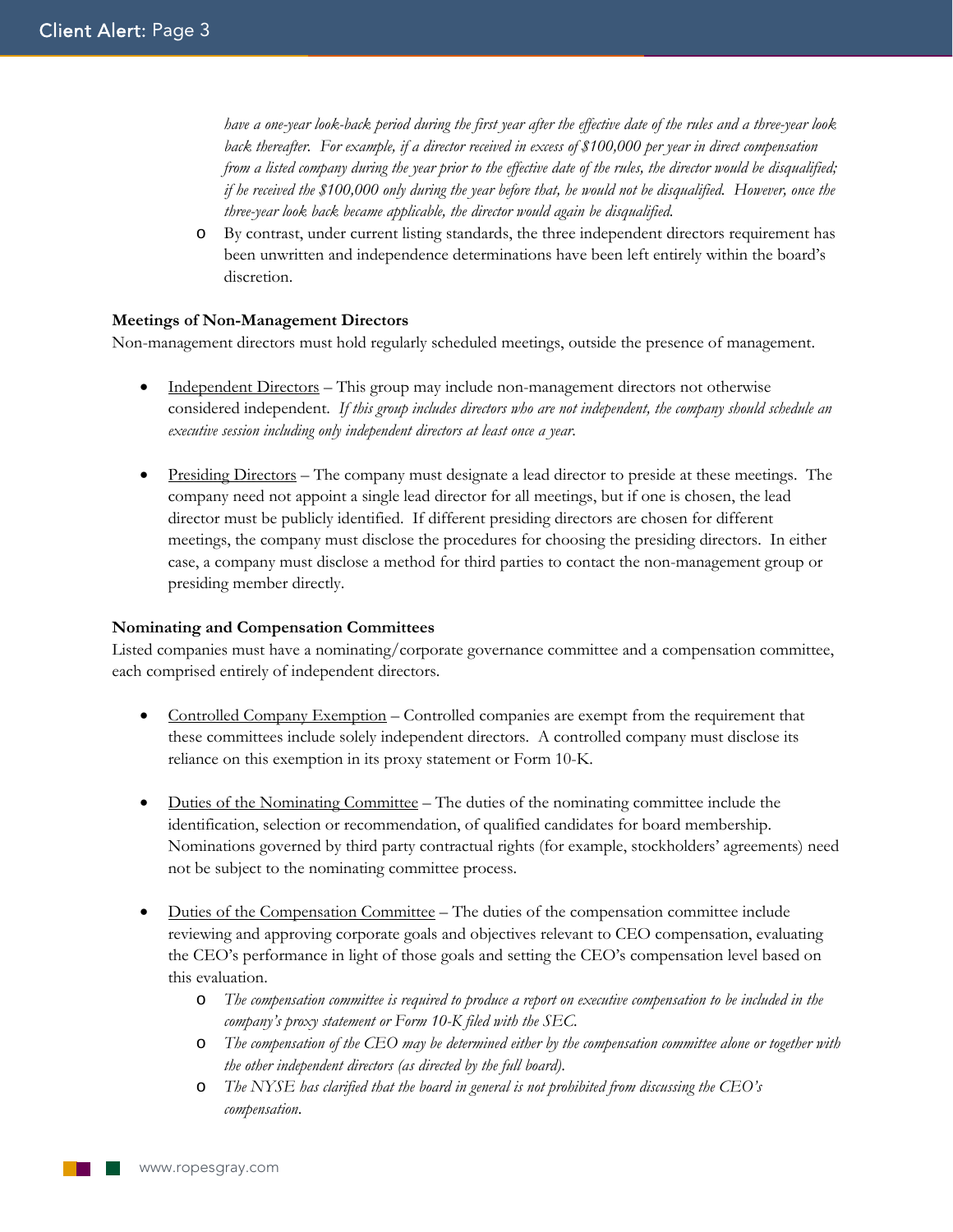# **Independence and Authority of Audit Committee**

- *NYSE listed companies must comply with the audit committee requirements imposed by the Sarbanes-Oxley Act and adopted as Rule 10A-3 of the Securities Exchange Act of 1934*.
- The audit committee must have sole responsibility for hiring and firing the independent auditors and for approving significant non-audit work by the auditors. Listed companies may still have stockholders ratify the choice of independent directors.
	- o The current rules, by contrast, provide that the audit committee *and the board* retain *ultimate responsibility* for selection, evaluation and replacement of the auditors.
- Other responsibilities with which the audit committee is expressly charged include:
	- o Reviewing internal controls, evaluating the performance of the auditors and reviewing at least annually all relationships between the auditor and the company.
	- o Periodic meetings with management and the independent auditors and discussing with them all annual and quarterly reports, including MD&A.
	- o Discussing earnings press releases, as well as financial data and guidance provided to analysts and rating agencies, which may be satisfied by a general discussion of appropriate types of information rather than case-by-case reviews of releases and guidance.
	- o Setting hiring policies for former employees of the auditors.

#### **Corporate Governance Guidelines and Officer Certifications**

- Listed companies must adopt and disclose their corporate governance guidelines, written charters for the audit, nominating and compensation committees, and a code of business ethics for directors, officers and employees. Companies must state in their *Form 10-K filed with the SEC* that these charters and codes have been adopted and are available on the company's website. Any waivers of the code for directors and executive officers must be promptly disclosed.
- Each listed company CEO must certify to the NYSE that he or she is not aware of any violation by the company of the listing standards.

#### **Foreign Private Issuers**

Listed foreign private issuers are allowed to follow the practices of their home countries in lieu of the new requirements, except that these issuers must have an audit committee that meets the requirements of Rule 10A-3 of the Exchange Act and must notify the NYSE in writing when any executive officer becomes aware of any non-compliance with any applicable provision.

Listed foreign private issuers must disclose any significant ways in which their corporate governance practices differ from those followed by domestic listed companies. The NYSE notes in commentary that a detailed line-by-line analysis of the differences is not required. The issuer may provide a brief, general discussion of the differences on its website (provided the website is in English and is accessible from the United States) and/or in its annual report distributed to shareholders in the United States.

#### **Equity-Based Compensation Plans**

*For a discussion of the final rules approved by the SEC relating to equity-based compensation plans, please see our SEC Alert dated July 22, 2003 available on our website or by clicking on the following link: July 22, 2003 Alert*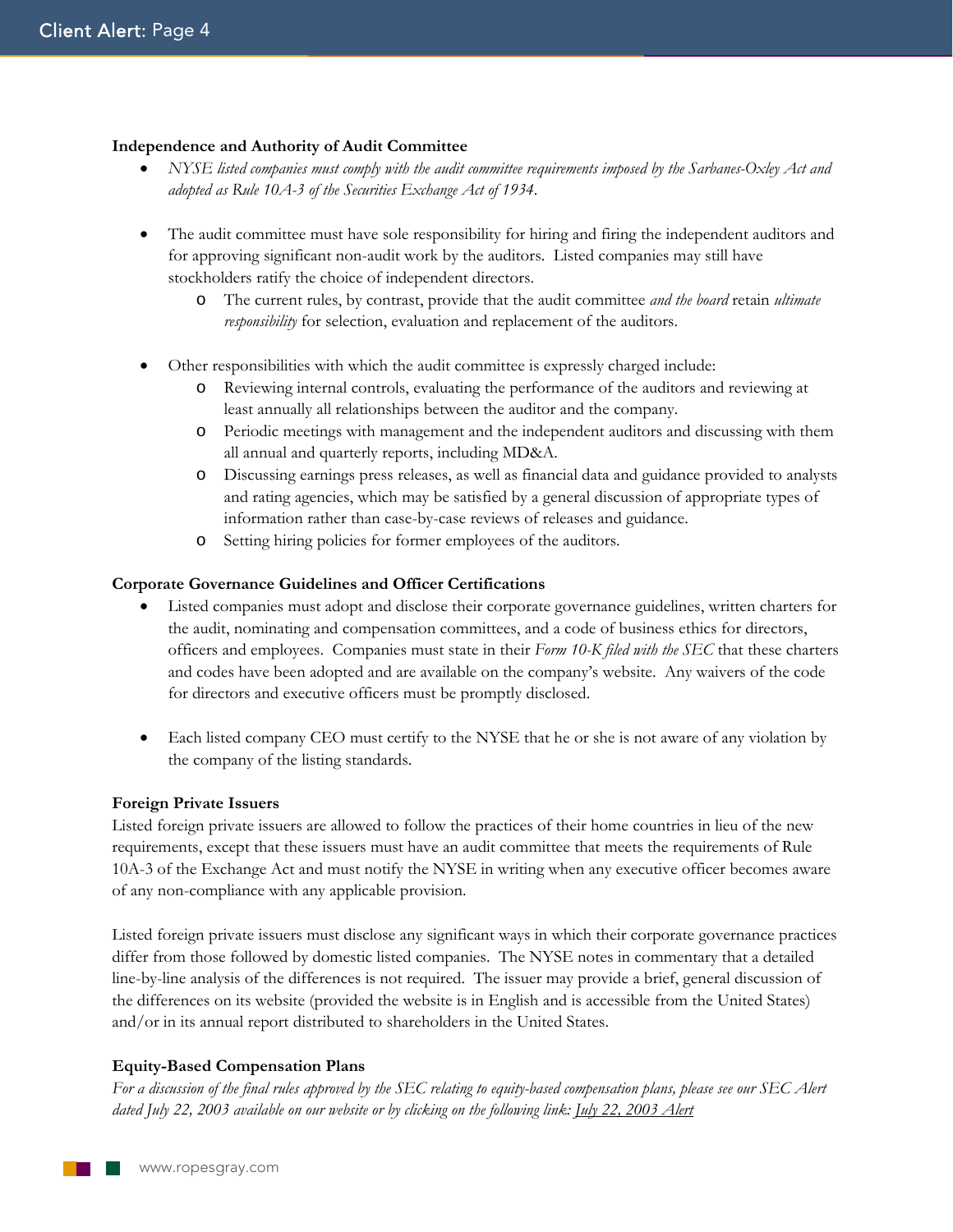# **Deadlines for Compliance**

- *Currently Listed Companies Listed companies must comply with the new corporate governance rules by the earlier of their first annual meeting after January 15, 2004, or October 31, 2004. Companies with classified boards are not required to replace a director if that director would not normally stand for election in the first annual meeting after January 15, 2004. Such a director may continue in office until the second annual meeting after January 15, 2004, but no later than December 31, 2005*.
- *Foreign Private Issuers Listed foreign private issuers must comply with the new audit committee standards by July 31, 2005 and all other requirements by the earlier of their first annual meeting after January 15, 2004, or October 31, 2004*.
- *Initial Public Offerings; Bankruptcy; Others Companies listing in connection with their initial public offering may phase in their independent nomination and compensation committees on the same schedule as that required for audit committees under Rule 10A-3 of the Securities Exchange Act of 1934. These companies must have one independent member on each committee at the time of listing, a majority of independent members within 90 days of listing, and fully*  independent committees within one year of listing. These companies would be required to meet the majority independent *board requirement within 12 months of listing*.

# **Transition Rules**

• *Companies that are emerging from bankruptcy or that have ceased to be controlled companies may phase in their independent nomination and compensation committees on the same schedule as companies listing in connection with their initial public offering. Companies that are transferring from another market to the NYSE have 12 months from the date of transfer to comply with any requirement to which it was not previously subject in the other market*.

# The Nasdaq Stock Market

The principal Nasdaq rule changes are contained in NASD Rules 4200 (Definitions) and 4350 (Qualitative Listing Requirements for Nasdaq National Market and Nasdaq SmallCap Market Issuers Except for Limited Partnerships).

#### **Independent Directors**

- Independent Directors to Comprise a Majority of the Board. Every listed company must have a board of directors comprised of a majority of independent directors.
	- o Cure Period *If a company does not have a majority of independent directors because of one vacancy or one director ceases to be independent due to circumstances beyond his or her reasonable control, the issuer must remedy the situation before the earlier of its next annual shareholders meeting or one year from the date of the occurrence of the event that caused the failure to comply*.
	- o Disclosure *A company must disclose the directors that the board determines to be independent in its proxy statement or Form 10-K*.
	- o Executive Sessions The new rules require that the independent directors hold regularly scheduled executive sessions at which only independent directors are present.
		- The comparable NYSE provision requires regularly scheduled meetings of nonmanagement directors, whether independent or not.
- Definition of "Independent" Director. The new rules clarify and tighten the definition of independence and preclude the following individuals from being considered independent: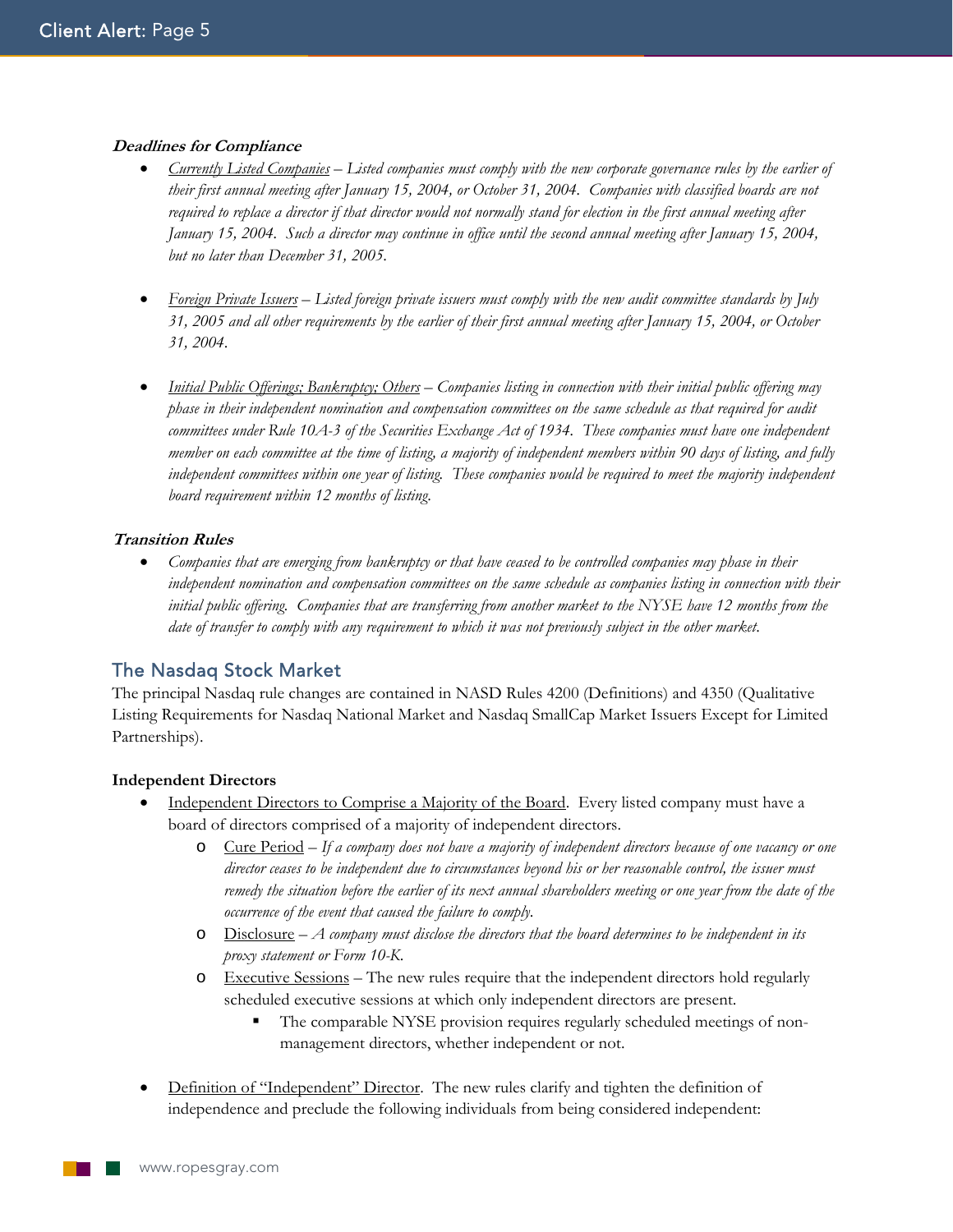- $\circ$  Payments Test A director who accepts payments, or has a family member who accepts payments, in excess of \$60,000 during the current or any of the past three fiscal years except for the following:
	- **Compensation for board or board committee service;**
	- **Payments arising solely from investments in the company's securities;**
	- Compensation paid to a family member who is a *non-executive employee* of the company or a parent or subsidiary of the company;
	- Benefits under tax-qualified retirement plans; or
	- *Loans permitted under Section 13(k) of the Exchange Act*. 1
- o Employee Test Under current Nasdaq rules, which are not being amended by the new rules, a director is not independent if the director is an officer or employee of the company or any of its subsidiaries or the director has a relationship which, in the opinion of the board, would interfere with the exercise of independent judgment in carrying out the responsibilities of a director.
- o Business Relationship Test A director who is, or *who has a family member who is*, an executive officer, partner or controlling shareholder of any organization (including charities) to which the company paid or from which the company received payments exceeding the greater of \$200,000 or 5% of the recipient's consolidated gross revenue in the current year or any of the past three years.
- $\circ$  Family of Executive Officer Test A director who has a family member who is, or was at any time during the previous three years, an executive officer of the company or its affiliates.
- o Auditor Relationship Test A director who is, *or has a family member who is, a current partner* of the outside auditors, or former partner or employee of the outside auditors who worked on the company's audit engagement during the previous three years.
- o Interlocking Directorate Test A director who is, *or who has a family member who is*, employed as an executive officer of another entity in which any of the executive officers of the listed company have served on the other entity's compensation committee during the past three years.
- o Definition of Family Member A family member is defined as *a person's spouse, parents, children and siblings, whether* by blood, marriage or adoption, or anyone residing in such person's home.
- Investment Company Directors. *Directors of investment companies will not be considered independent if the director is an "interested person" under Section 2(a)(19) of the Investment Company Act of 1940. This standard will apply to directors of investment companies in lieu of the other standards for determining independence*.

#### **Compensation of Officers**

The new rules mandate the involvement of the independent directors in setting compensation for executives of the company. They do not, however, mandate that there be a compensation committee, although most companies will probably choose to establish one.

• CEO Compensation – Independent directors are required to determine, or recommend to the Board for determination, CEO compensation, either by an independent compensation committee or a majority of independent directors. *The CEO may not be present during these deliberations or voting*.

 $\overline{a}$ 

<sup>1</sup> A limited exception permitted by the Sarbanes-Oxley Act for companies in the business of lending.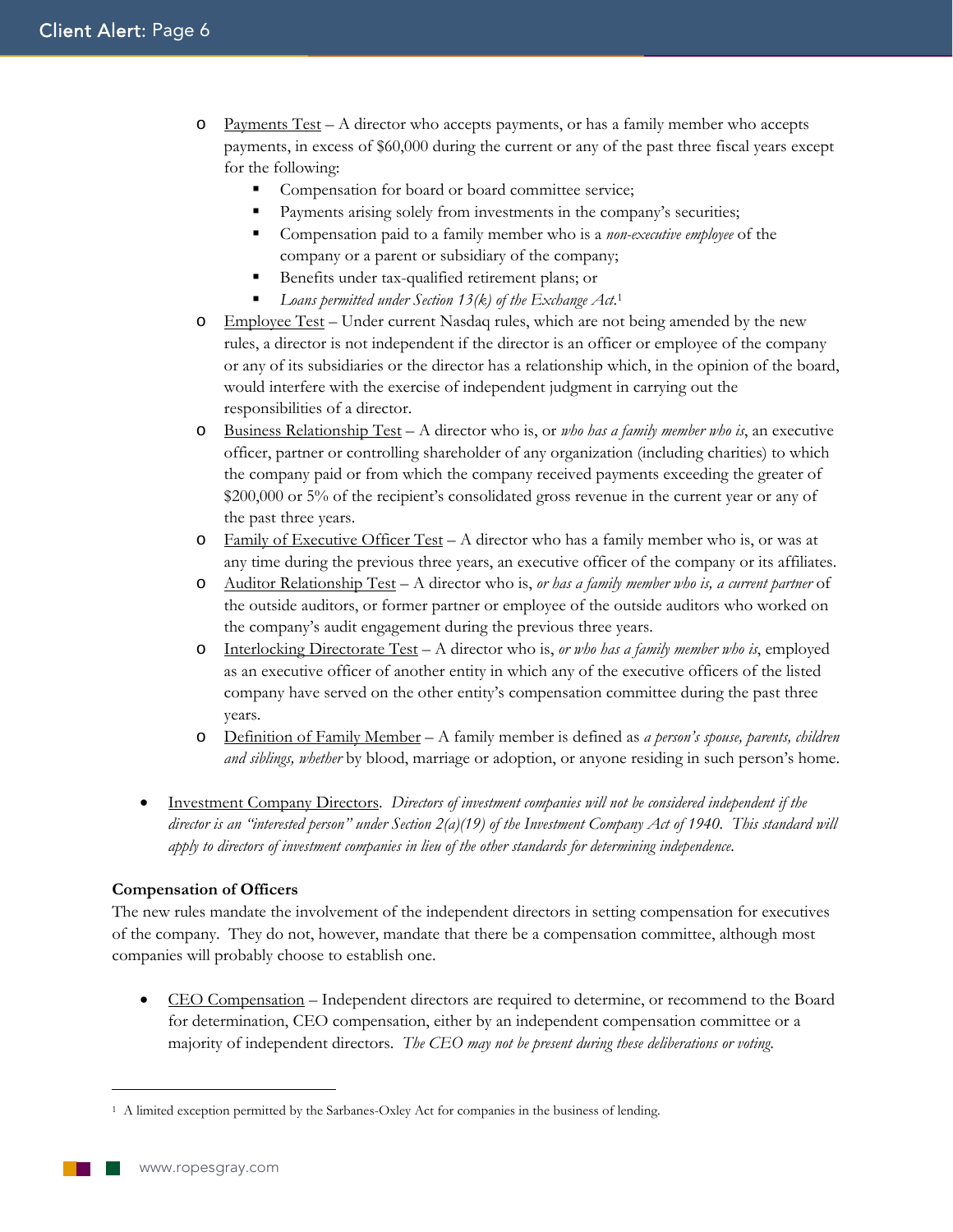- Officer Compensation Independent directors are required to determine, or recommend to the Board for determination, executive officer compensation, either by an independent compensation committee or a majority of independent directors.
- Exception  $-A$  single non-independent director would be permitted to serve on the compensation committee for no longer than two years if:
	- o The individual is not a current officer or employee (or a family member of an officer or employee).
	- o The board, under "exceptional and limited circumstances," determines that the person's membership on the committee is required by the best interests of the company.

A company is required to disclose its reliance on this exception in its proxy statement or Form 10-K.

# **Nomination of Directors**

The new rules also require involvement of the independent directors in nominating individuals to serve on the board of directors.

- Selection of Nominees Director nominees must be selected, or recommended for the Board's selection, by a majority of the independent directors or a nominations committee comprised solely of independent directors *unless the right to nominate a director legally belongs to a third party or the company is subject to a binding obligation that requires a different and conflicting director nomination structure that pre-dates the effectiveness of the new rules*.
- Certification *Each listed company must certify that it has adopted a formal written charter or board resolutions addressing the nominations process*.
- $\bullet$  Exception A single non-independent director would be permitted to serve on the nominating committee for no longer than two years if:
	- o The individual is not a current officer or employee (or family member of an officer or employee).
	- o The board, under "exceptional and limited circumstances" determines that the person's membership on the committee is required by the best interests of the company.

A company is required to disclose its reliance on this exception in the company's proxy statement or Form  $10-K$ .

#### **Exemption for Controlled Companies**

A controlled company is exempt from the requirement to have a majority of independent directors and from the compensation and nomination committee requirements. However, independent directors of controlled companies are required to hold regularly-scheduled executive sessions.

- Definition of Controlled Company A controlled company is one in which more than 50% of the voting power is held by an individual, a group or another company.
- Disclosure A controlled company must disclose that it is a controlled company and the basis for that determination in its annual proxy statement or Form 10-K.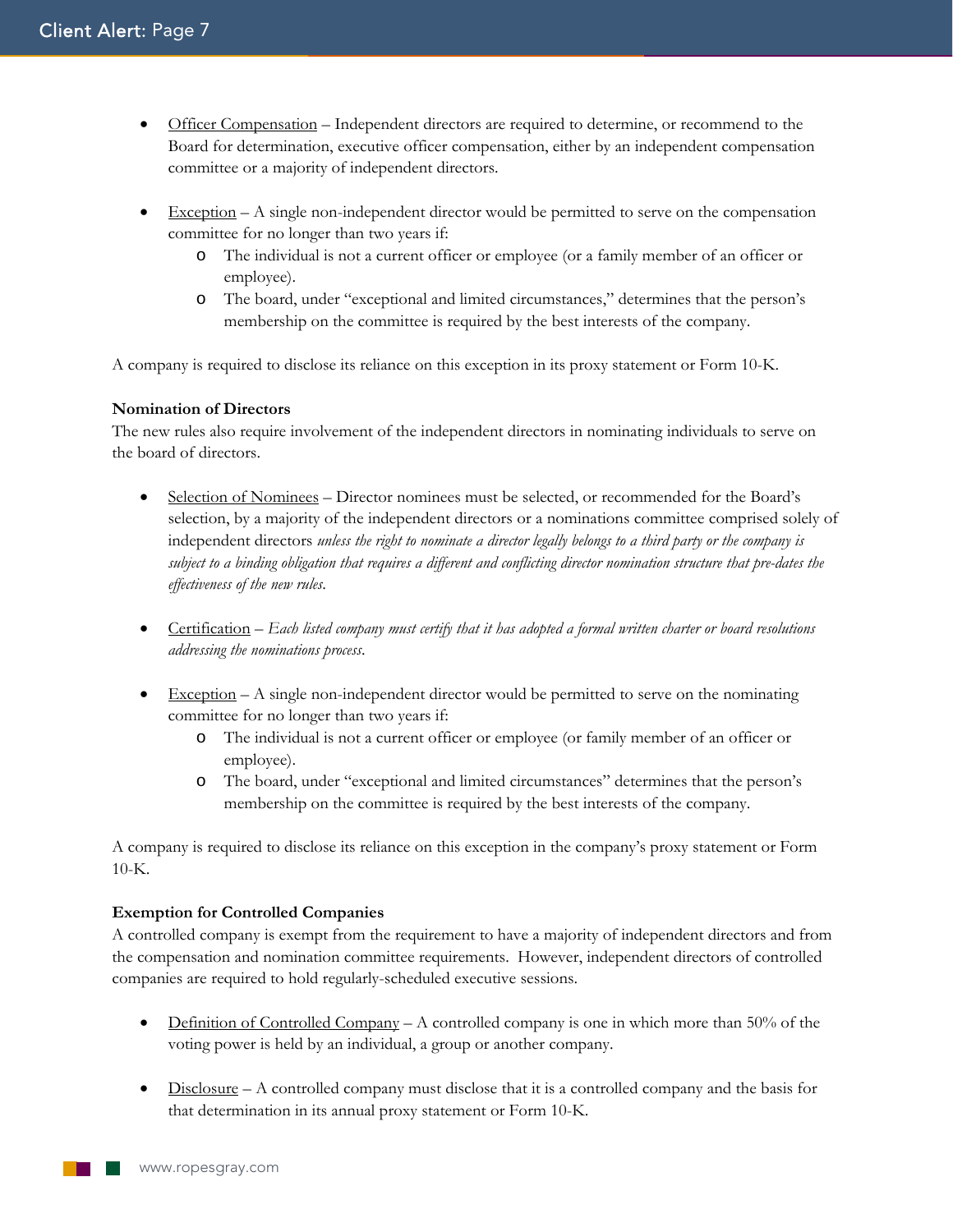#### **Audit Committee**

The rules contain a number of new requirements regarding composition and responsibilities of the audit committee.

- Membership Each member of the audit committee must be independent, *must meet the definition of independence under Rule 10A- 3(b)(1) of the Exchange Act, and must not have participated in the preparation of the financial statements of the company or any current subsidiary of the company at any time during the past three years*. A single non-independent director would be permitted to serve on the audit committee for no longer than two years, during which time the director may not chair the audit committee, if:
	- $\circ$  The individual meets the criteria set forth in Section 10A(m)(3) of the Exchange Act and the rules thereunder.
	- o The board, under "exceptional and limited circumstances," determines that the person's membership on the committee is required by the best interests of the company.
	- o

A company is required to disclose its reliance on this exception in the company's proxy statement or Form 10-K.

- Responsibilities The audit committee is to have the responsibilities and authority *necessary to comply with Rules 10A-3(b)(2), (3), (4) and (5) of the Exchange Act relating to (a) registered public accounting firms, (b) complaints relating to accounting, internal accounting controls or auditing matters, (c) authority to engage advisors and (d) funding as determined by the audit committee*.
	- o Investment Companies Audit committees of investment companies must establish procedures for the confidential and anonymous submission of complaints regarding accounting or auditing matters by employees of the investment company, investment adviser, administrator, principal underwriter, or any other provider of accounting related services.
- Committee Charter The rules require that an audit committee charter now include the committee's purpose in overseeing the accounting and financial reporting processes of the issuer and audits of the issuer's financial statements, as well as specific audit committee responsibilities.
- Cure Period *If a company fails to have an audit committee with at least three independent members because a member ceases to be independent due to circumstances beyond his or her reasonable control, the issuer must remedy the situation prior to the earlier of its next annual shareholders meeting or one year from the date of the occurrence of the event that caused the failure to comply*.

# **Disclosure of Going-Concern Opinions**

Going concern qualifications in the opinion of a company's independent auditors must be disclosed in a press release.

#### **Related Party Transactions**

All related party transactions must be reviewed (as required by current Nasdaq rules) and affirmatively approved by the audit committee or comparable body.

# **Notice of Non-Compliance**